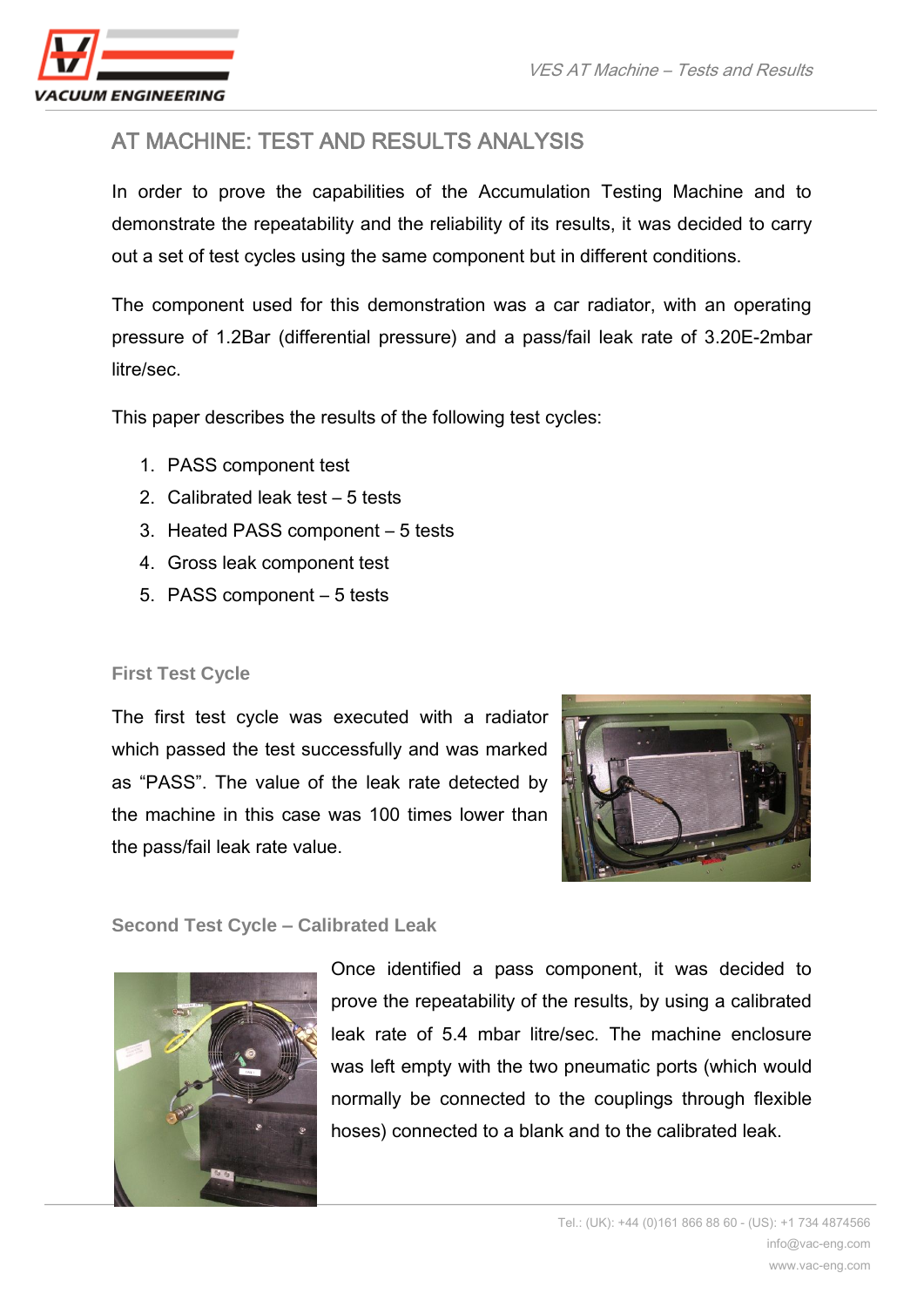

By doing so, the worst case scenario was considered, as the free volume inside the enclosure could not have been any bigger. As explained in other papers, the free volume inside the enclosure should theoretically be as small as possible, as the bigger it is the more difficult it becomes to create a uniform gas blend inside the enclosure (this is important as the T-Guard measures the helium leak rate based on samples of air taken at different times during the test cycle). However in this case it decided to test the machine in the worst conditions.

The test cycle with the calibrated leak was repeated five times to analyse the repeatability and the reliability of the results.

As expected, the machine identified a leak higher than the pass/fail leak rate, therefore the test results have always been negative (fails). The results of the five tests are reported here below:

| <b>CALIBRATED LEAK</b><br>(5.40E-2 mbar litre/sec)<br>- fine leak fails - |                                                  |
|---------------------------------------------------------------------------|--------------------------------------------------|
| <b>Test Number</b>                                                        | <b>Detected Leak</b><br>Rate<br>[mbar litre/sec] |
|                                                                           | 5.40E-2                                          |
| $\overline{2}$                                                            | 5.40E-2                                          |
| 3                                                                         | 5.40E-2                                          |
| 4                                                                         | 5.30E-2                                          |
| 5                                                                         | 5.30E-2                                          |

#### **Third Test Cycle – Heated PASS Component**

In order to demonstrate that the AT Machine results do not depend on the temperature of the component and on whether this is changing (critical issue for all pressure decay systems) or not, it was decided to test the machine using the same PASS radiator after heating it up with a hot air gun.

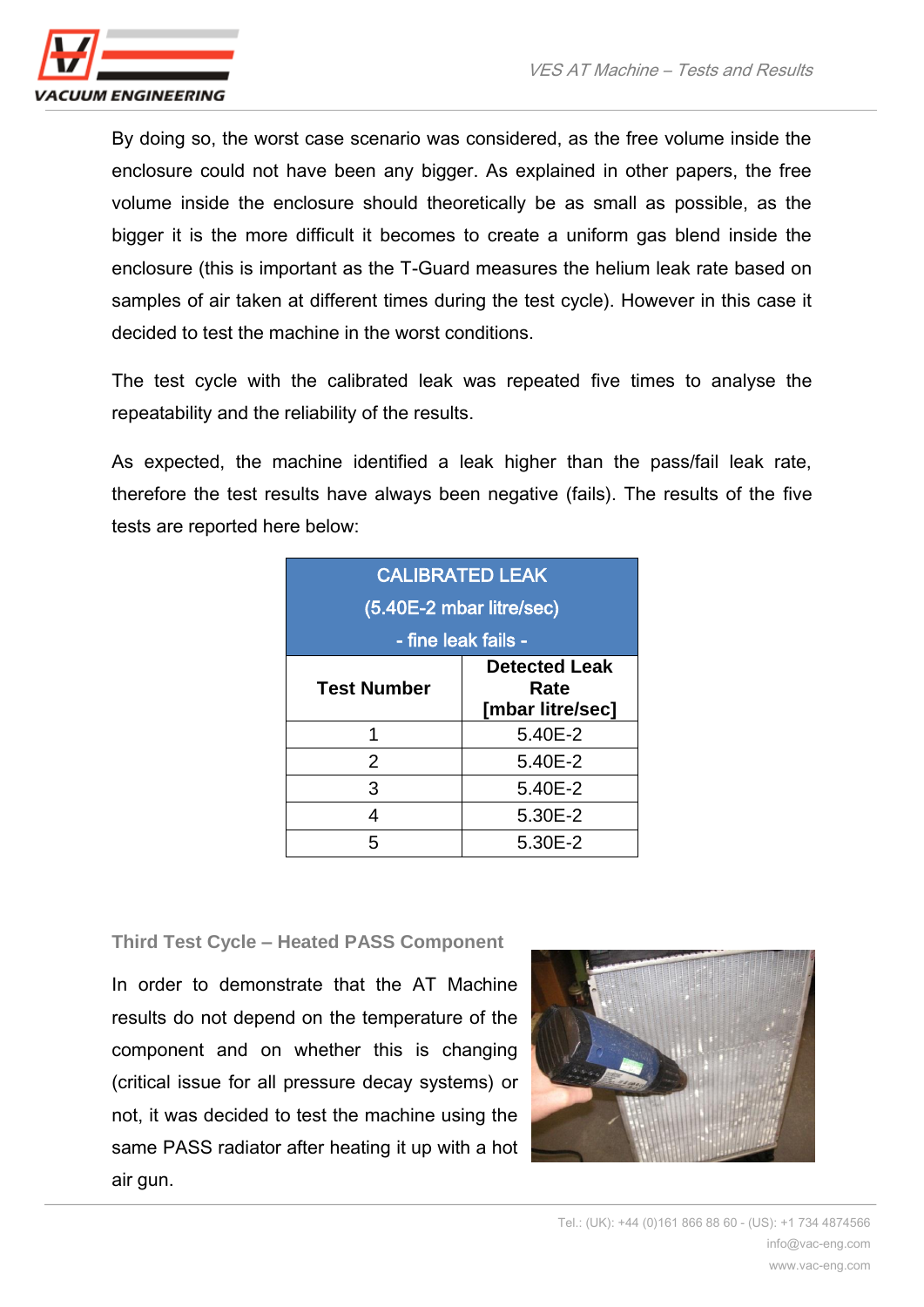

This test was supposed to simulate similar conditions to those a heat exchanger is in after it has just come out of the brazing furnace, with a high temperature and slowly decreasing to the ambient one. This is a critical issue in the manufacture of heat exchangers and other brazed products, because if tested with a pressure decay system, they require a certain period for temperature stabilisation, in order to avoid the issues related to the temperature change which with no doubt will affect the pressure decay measurements (identifying false leaks). Obviously this period which needs to be allowed for temperature stabilisation requires space for product storage, product handling operations, and time which are all related to additional costs for the manufacturer.

The problem given by the temperature changes affect he performance of a pressure decay system also when the component to test is subject to temperature increase, like when it is affected by a warm air draught. In this case a small leak can be masked by a pressure increase due to a small temperature increment.

| <b>PASS COMPONENT</b><br>- Heated - |                                                  |
|-------------------------------------|--------------------------------------------------|
| <b>Test Number</b>                  | <b>Detected Leak</b><br>Rate<br>[mbar litre/sec] |
|                                     | 1.00E-4                                          |
| $\overline{2}$                      | 4.50E-4                                          |
| 3                                   | 1.00E-4                                          |
|                                     | 3.50E-4                                          |
|                                     | 1.00E-4                                          |

For consistency, the test was repeated five times giving the following results:

The results of this test show how reliable the AT Machine is even when the temperature conditions of the component under test are not stable.

Results also show a high level of repeatability and they demonstrate an excellent level of performance even after the a few failing components have been subject to a test cycle (previous five cycles with the calibrated leak).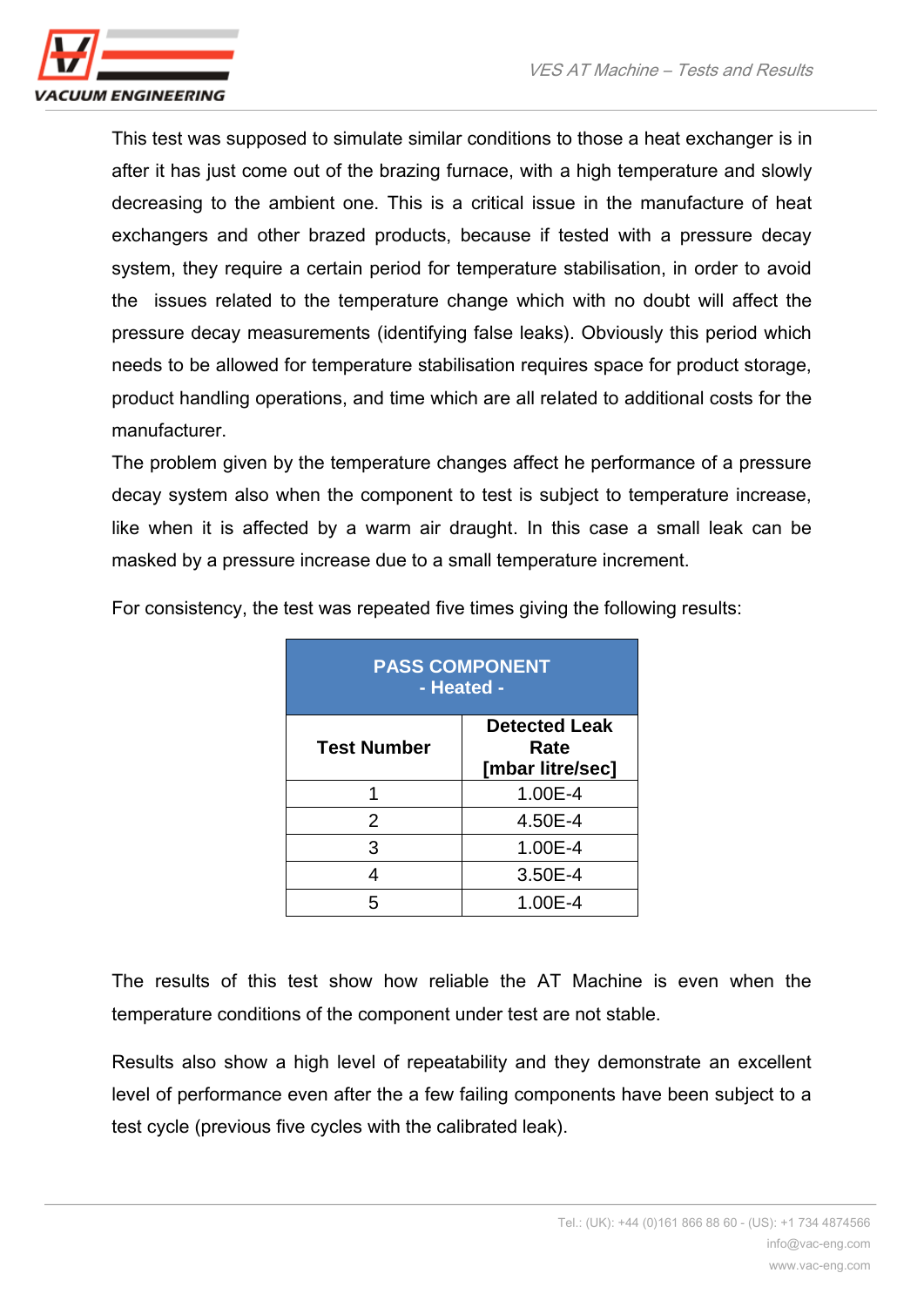

**Fourth Test Cycle – Gross Leak Component (FAIL)**

Another test cycle was then executed with a different component, on which an artificial gross leak was created.

As expected the machine stopped the test cycle in its early stages, when the component subject to evacuation could not reach and hold the pre-set level of vacuum.

This test was carried out with the objective of showing that in case a gross leak is present in the component, there is no risk to contaminate the enclosure and the T-Guard sensor with Helium, as the coarse leak is identified before the tracer gas is supplied to the part.

### **Fifth Test Cycle – PASS Component**

To complete the demonstration, it was decided to test the PASS component again to show how repeatable are the results when a standard good part is tested.

Even in this case the part was tested five times, and the results are shown here below:

| <b>PASS COMPONENT</b><br><b>Standard conditions</b> |                                                  |  |
|-----------------------------------------------------|--------------------------------------------------|--|
| Test Number                                         | <b>Detected Leak</b><br>Rate<br>[mbar litre/sec] |  |
|                                                     | 1.00E-4                                          |  |
| $\mathcal{P}$                                       | 9.60E-4                                          |  |
| З                                                   | 1.00E-4                                          |  |
|                                                     | 6.30E-4                                          |  |
|                                                     | 1.00E-4                                          |  |